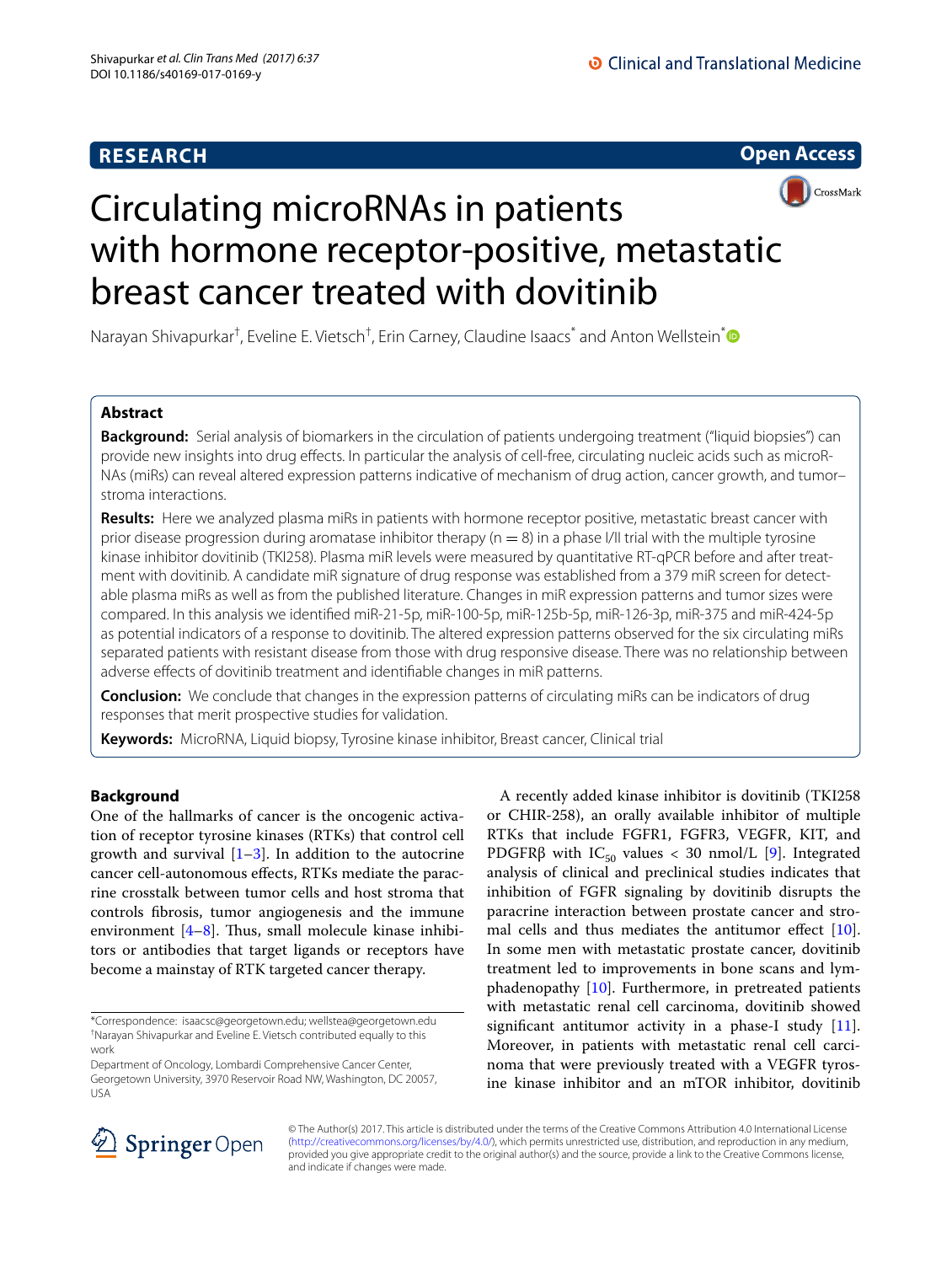treatment resulted in two partial responses (3.6%) and 29 stable diseases (52.7%) in a phase-II setting [[12\]](#page-8-7). In a phase I/II and pharmacodynamic study in patients with advanced melanoma dovitinib was found to decrease levels of soluble VEGFR2 in plasma, consistent with FGFR and VEGFR inhibition [[13](#page-8-8)]. Additionally, melanoma patients showed dose dependent changes in the vascularity of liver metastases after 2 days of dovitinib treatment [[13\]](#page-8-8). Finally, in patients with breast cancer dovitinib showed more antitumor activity in tumors with high levels of *FGFR1* amplifcation. In the *FGFR1*-amplifed breast cancer group, a 20.2% reduction in tumor size was found after dovitinib but no reduction in tumors with less than six copies of *FGFR1* [[14\]](#page-8-9).

Blood based molecular analyses ("liquid biopsies") are used for serial monitoring of cancer progression as well as the response to treatment [\[15](#page-8-10)]. Here we focus on the analysis of microRNAs (miRs) in the circulation, which are transcribed, processed, packaged and released from cells in normal and in diseased tissues as part of the local and at-a-distance cellular crosstalk [\[16](#page-8-11), [17](#page-8-12)]. Distinct alterations in circulating miRs can refect dysregulation of cell proliferation, immunity and stromal interactions. As shown in numerous studies, circulating miRs can serve as predictors of cancer outcome  $[18–22]$  $[18–22]$  $[18–22]$  $[18–22]$  and may allow for a real-time assessment of treatment responses after surgical resection [\[23\]](#page-8-15), chemotherapy [\[24](#page-8-16)[–27\]](#page-8-17) or pathway targeted therapy [\[28\]](#page-8-18). Drug treatment impacts both cancerous lesions and the host tissues. Therefore, changing patterns of miRs in the circulation should refect the impact of the treatment on the cancer lesion as well as the host organism and makes circulating miRs suitable biomarkers [\[15](#page-8-10)].

Here we analyzed cell-free miRs in the plasma of breast cancer patients in a phase I/II trial of dovitinib. We hypothesized that changes in circulating miR patterns can indicate dovitinib treatment responses, resistance to treatment, or adverse efects.

# **Methods**

# **Patient eligibility**

Post-menopausal women with hormone receptor positive, HER2 negative metastatic breast cancer 18 years or older were included in this phase I/II open-label single arm trial evaluated dovitinib in combination with an aromatase inhibitor (AI), i.e. anastrozole, exemestane or letrozole. Index tumors had to be 10 mm or greater on a CT scan and had previously been sensitive to endocrine therapy followed by disease progression after > 2 years of adjuvant endocrine therapy. At entry into the study evidence of disease resistance to an AI, defned as documented disease progression while receiving an AI, or development of disease recurrence < 6 months after completing adjuvant therapy with an AI. Patients had to have a good performance status (eastern Cooperative Group 0–1), adequate organ function and had to have life expectancy of > 3 months. All patients gave written consent for the clinical trial protocol that had been approved by the IRB at Medstar Georgetown University Hospital  $(IRB$  #2010-535). The trial is registered at clinicaltrials. gov as NCT01484041.

# **Study design and treatment**

Dovitinib was given at an oral dose of 500 mg daily 5 days on/2 days off in combination with the standard dose of AI (either anastrozole 1 mg daily, exemestane 25 mg daily, or letrozole 2.5 mg daily). One treatment cycle was defned as 4 weeks. After each cycle, peripheral venous blood samples were collected and after removal of personal identifers plasma was separated and stored at – 80 °C until further processing. For the phase I portion of the study, if more than 2 dose-limiting-toxicities (DLT) were seen in the frst 6 subjects, the dose of dovitinib was reduced to 400 mg daily 5 days on/2 days off in combination with the fxed dose of AI. Eventually 3 subjects remained on the initial dose of 500 mg and dose de-escalation was performed for 9 patients that were treated at 400 mg after the frst cycle. Tumor responses to treatment with dovitinib were evaluated every 2 cycles (8 weeks) as determined by CT scans of patients' index lesions. The trial was stopped after 12 patients had enrolled when the decision was made to discontinue development of dovitinib. Plasma samples before and after treatment were collected for only 8 out of 12 patients due to early exit from the study by 2 patients, and logistical difficulties.

## **Circulating miR analysis**

Plasma miR extraction and RT-qPCR analysis was con-ducted as previously reported [\[22](#page-8-14), [29\]](#page-8-19). Briefly, two replicates of 170  $\mu$ L of plasma were thawed, mixed with 5 volumes of Qiazol lysis reagent and vortexed. For one patient, 500 µL plasma pre and post treatment was used to extract miRs for a broader analysis of 379 miRs in an array format. The miRs were extracted with chloroform and the aqueous phase was further processed using the miRNeasy Mini kit (Qiagen, Valencia, CA). MiRs were converted to cDNA using the miScript II RT kit (Qiagen Valencia, CA, cat. # 218160). This kit contains a miScript HiSpec buffer MiR to enable either mature miRNA profling (using miScript miRNA PCR Arrays) or mature miRNA quantifcation using individual miScript Primer Assays. In this reverse transcription reaction with miScript HiSpec Bufer, mature miRNAs are polyadenylated by poly(A) polymerase and converted into cDNA by reverse transcriptase with oligo-dT priming. The cDNA is then used for real-time PCR quantifcation of mature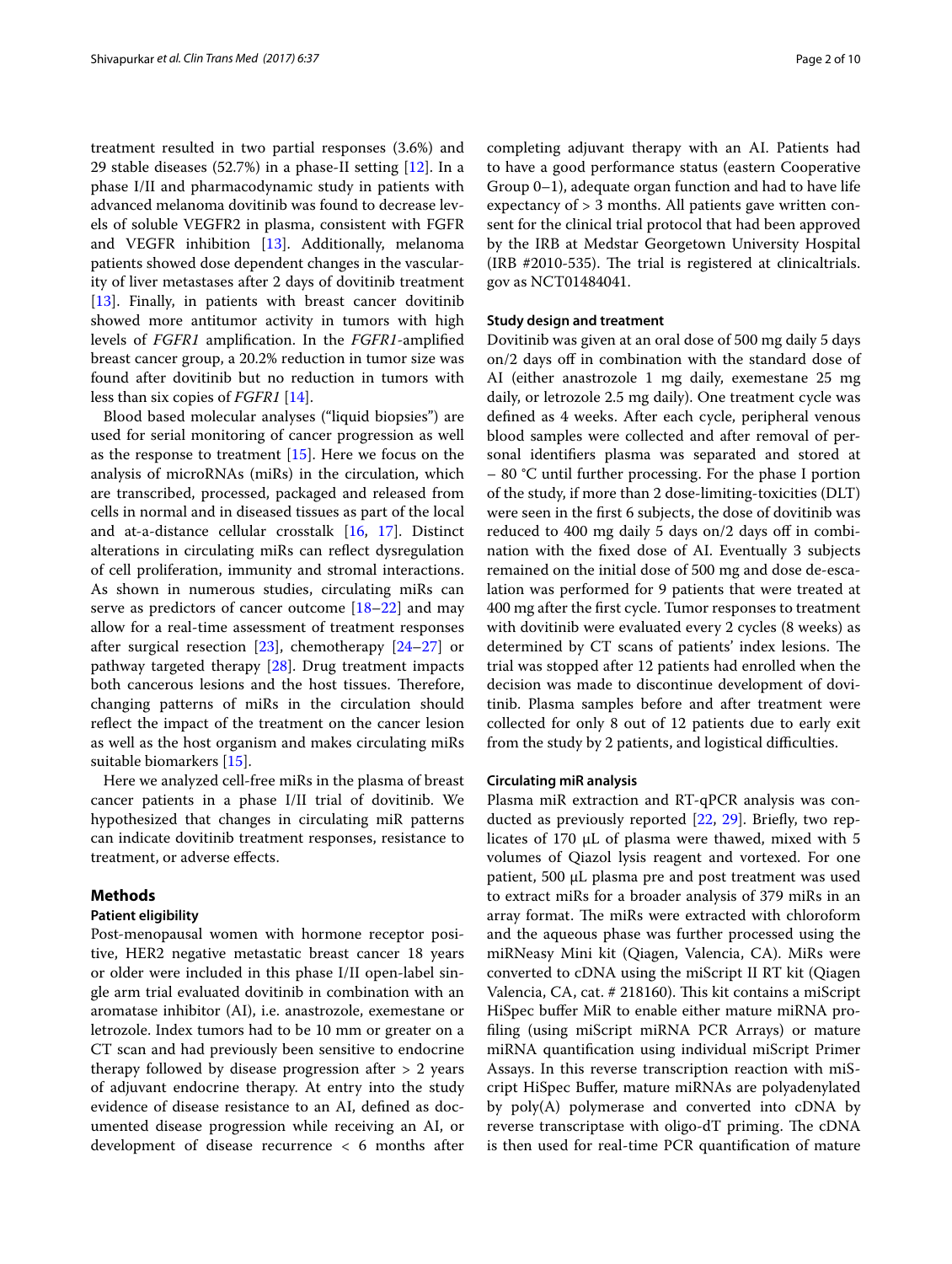miRNA expression. MiR expression was quantifed by qRT-PCR, using the SYBR green PCR Master mixture (Qiagen cat. # 218073) in an ABI7900HT Real-Time PCR system using (Applied Biosystems, Foster City, CA) with 95 °C for 15 min followed by 40 cycles (94 °C for 15 s, 55 °C for 30 s and 72 °C for 30 s) followed by a melting curve step to evaluate specifcity of amplifcation. A broad miR expression array  $(379 \text{ miRs} + 106)$  was performed for global miR profling using one randomly selected patient (# 101) that required 500  $\mu$ L plasma at baseline and post dovitinib treatment (Qiagen Valencia, CA). The miR expression values from the array were normalized to the mean expression level of all miRs in the respective sample, to adjust for the diferent quality of RNA preservation and extraction. MiR specifc primers were used for the panel of six miRs selected for further study (Qiagen Valencia, CA). Expression values were calculated using the comparative C*t* method. Levels of a panel of six selected signature of miRs were measured in the plasma of eight patients before and after treatment and normalized to U6 levels  $[30, 31]$  $[30, 31]$  $[30, 31]$  $[30, 31]$  $[30, 31]$ . The data was processed with Prism 5.0 Graphpad software for t test analysis and the display of data. Reproducibility of the miRNA assays within and across studies supports that these assays are specifc for mature miRNAs, as also claimed by the manufacturer.

## **Statistical analysis**

Principal component analysis (PCA) and the agglomerative hierarchical clustering were performed with the miR measurements from all 8 patients and included the levels of the selected six miRs before and after treatment. The XLSTAT Version 2014.6.01 from Addinsoft was used for these analyses. From the PCA and clustering of the miR measurements, distinct patterns of patients' responses to the drug treatment were visualized and patients were assigned to distinct response groups. The investigators performing the miR panel selection, and the PCA-based assignment of patients to treatment response groups were blinded to the clinical outcomes and the measurements of tumor sizes during the trial. Expression level changes of the six selected miRs between groups of patients based on their response to dovitinib were compared to baseline levels in Prism Graphpad Version 5.03 by using unpaired Student *t*-test.

# <span id="page-2-0"></span>**Results**

## **Patients undergoing dovitinib treatment**

Out of the 12 patients enrolled in the trial, 6 patients came off study for disease progression, 4 patients for toxicity, and 2 patients chose to discontinue treatment. Patient enrollment stopped after the 12th patient due to limited clinical benefts and the company's strategic decision not to develop the drug further. Sufficient amounts and quality of pre- and post-treatment plasma samples for miR analysis were available from 8 of 12 patients. The comparative miR analysis was done with the pre-treatment and the earliest available plasma sample after initiation of dovitinib treatment. For 2 out of 8 patients blood samples were not collected after the frst cycle of dovitinib (patients 101, 301), therefore miRs were analyzed after the second cycle of dovitinib for these patients.

The clinical characteristics of the 8 patients studied as well as their treatments and adverse efects are compiled in Table [1.](#page-3-0) Baseline index tumor size of target lesions before dovitinib treatment, obtained from the computerized tomography (CT) measurements are shown in Fig. [1](#page-4-0)a. The change in tumor sizes over the course of dovitinib treatment is shown in Fig. [1](#page-4-0)b. Tumor responses after 8 weeks of treatment were not correlated with tumor sizes at baseline. The change in index tumor size based on the CT measurements after 8 weeks of treatment were used to separate patients into subgroups, i.e. tumors that had increased in size by more than 8%  $(n = 3;$  red symbols), decreased in size by more than 8%  $(n = 3;$  green symbols), and those that were not changed  $(n = 2;$  grey symbols) relative to baseline.

# **Selection of circulating microRNAs impacted by dovitinib treatment**

We followed the approach and rationale of our recent study on the selection of a panel of circulating miRs in patient samples [[22](#page-8-14)]: Six miRs were selected based on the following criteria in order of priority: (a) abundance of the miR: Measurable levels in the plasma before and after treatment; (b) references in the published literature that relate the respective miR to breast cancer and/ or to FGF, VEGF or PDGF signaling, i.e. the pathways targeted by dovitinib; (c) detectable change relative to dovitinib treatment by at least threefold up or down. The workflow of the miR analysis is shown in Fig. [1c](#page-4-0). To support the selection of a small panel of miRs, a screen for 379 miRs and U6 was run on paired plasma samples that were obtained before and after treatment of a patient that was randomly selected and also contained sufficient amounts of U6 for the assay. In this qRT-PCR based miR expression array, 135 of 379 miRs were detectable above the threshold expression level in samples collected before and after dovitinib treatment (Additional fle [1](#page-7-0): Table S1). After data normalization using the mean expression value of all miRs detectable in the respective samples, 60 miRs showed a down-regulation and 33 miRs an upregulation of at least threefold after the treatment. Six circulating miRs i.e. miR-21-5p, miR-100-5p, miR-125b-5p, miR-126-3p, miR-375 and miR-424-5p were selected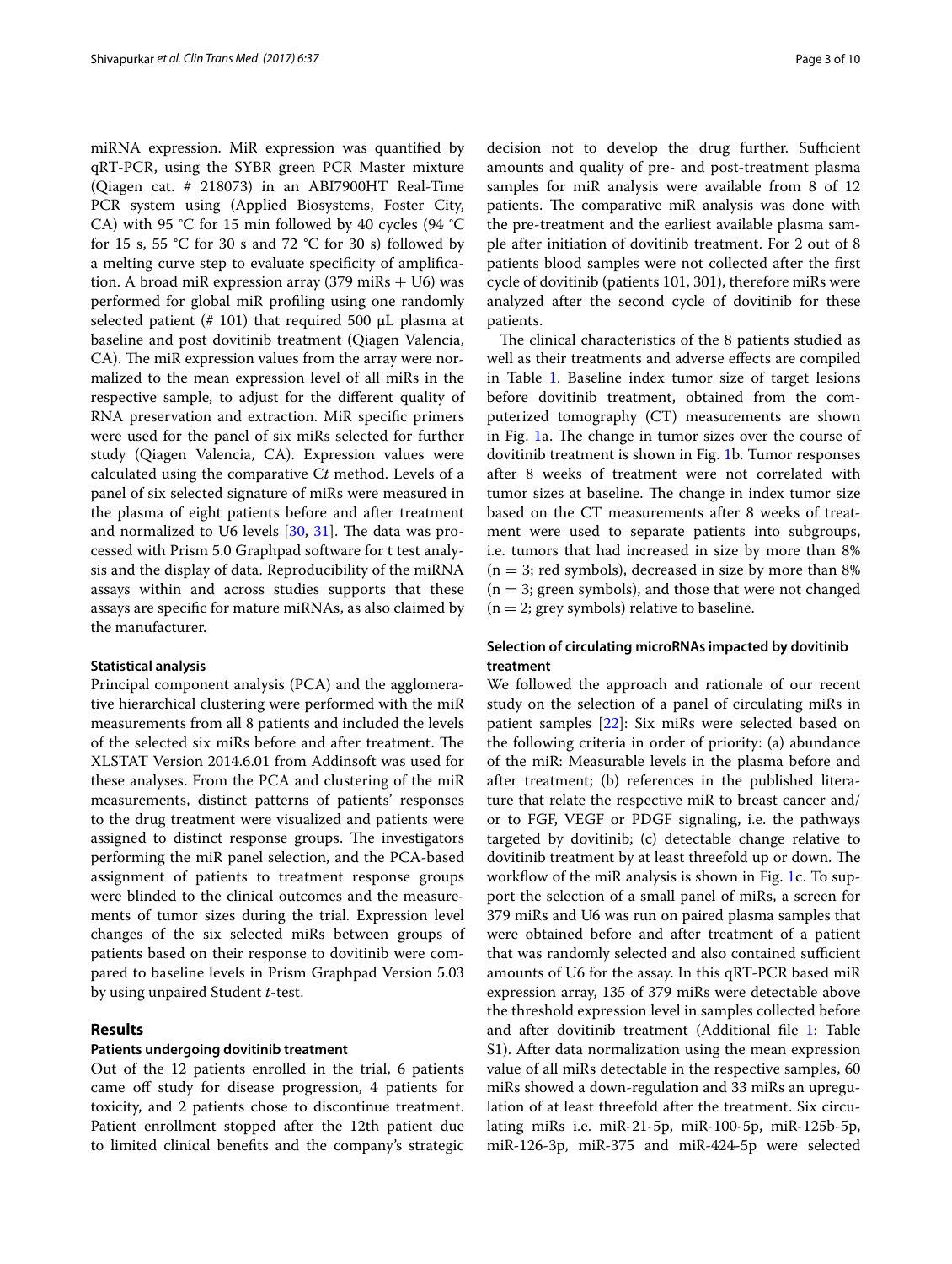| Pt# | Age | Index lesion<br>tumor size<br>at baseline<br>(cm) | Aromatase<br>inhibitor | Total # cycles<br>of dovitinib | Dovitinib dose<br>(mq) | AE after first<br>cycle                                                                                                                                                | Change<br>in tumor size<br>after 8 weeks<br>dovitinib (%) | Sites of metas-<br>tases                  |
|-----|-----|---------------------------------------------------|------------------------|--------------------------------|------------------------|------------------------------------------------------------------------------------------------------------------------------------------------------------------------|-----------------------------------------------------------|-------------------------------------------|
| 001 | 61  | 6.5                                               | Exemestane             | 6                              | 500                    | Fatigue<br>GI: nausea, dry<br>mouth<br>Neuromusc:<br>myalgia, dizzi-<br>ness                                                                                           | $-9.23$                                                   | Lymph nodes,<br>bone, skin/soft<br>tissue |
| 002 | 32  | 15                                                | Anastrozole            | $\mathbf{1}$                   | 500                    | Fatigue<br>Gl: nausea, vomit-<br>ing, diarrhea,<br>dehydration,<br>poor appetite<br>Neuromusc:<br>headaches,<br>blurred vision,<br>lightheaded-<br>ness<br>Liver: ALP↑ | $+6.0$                                                    | Lymph nodes,<br>lung, bone                |
| 004 | 65  | 2.9                                               | Letrozole              | $\overline{2}$                 | 400                    | Fatigue, hyper-<br>tension, bone<br>pain<br>Gl: anorexia, nau-<br>sea, dyspepsia                                                                                       | $+24.14$                                                  | Lung, liver                               |
| 005 | 58  | 5.7                                               | Exemestane             | 3                              | 400                    | Fatigue<br>Gl: nausea, vomit-<br>ing, anorexia,<br>dysgeusia<br>Neuromusc: mus-<br>cle weakness<br>Liver: ALP1, AST1                                                   | $+24.56$                                                  | Lymph nodes, soft<br>tissue, liver        |
| 101 | 64  | $\mathbf{1}$                                      | Anastrozole            | $\overline{4}$                 | 500                    | Serum amylase 1,<br>creatine <sup>1</sup> ,<br>magnesium <sup>1</sup><br>Liver: GGT1                                                                                   | $-30.0$                                                   | Lymph nodes,<br>bone                      |
| 102 | 57  | 4.8                                               | Letrozole              | $\overline{2}$                 | 400                    | GI: nausea<br>Liver: GGT1                                                                                                                                              | $\mathbf{0}$                                              | Lymph nodes,<br>bone                      |
| 103 | 52  | 13.1                                              | Anastrozole            | $\overline{7}$                 | 400                    | GI: diarrhea<br>Neuromusc: back<br>pain<br>Liver: GGT1,<br>ALT↑, ALP↑                                                                                                  | $-21.37$                                                  | Lymph nodes,<br>bone, pleura,<br>liver    |
| 301 | 51  | $\mathbf{1}$                                      | Letrozole              | 3                              | 400                    | Hypokalemia<br>GI: diarrhea,<br>dyspepsia<br>Neuromusc:<br>arthralgia<br>Liver: triglycer-<br>ides 1, ALT1,<br>ALP1, GGT1<br>Anemia, Choles-<br>terol <sup>1</sup>     | $+10$                                                     | Lung                                      |

# <span id="page-3-0"></span>**Table 1 Patients with hormone positive metastatic breast cancer treated with dovitinib**

pt patient, cm centimeter, mg milligram, AE adverse events, GI gastro intestinal, Neuromusc, neuro muscular, PD progressive disease, ALP alkaline phosphatase, ALT alanine aminotransferase, *GGT* gamma-glutamyl transpeptidase, *AST* aspartate aminotransferase, *w* weeks

based on the three criteria that were outlined above. The expression of the 6 miRs was then measured by qRT-PCR before and after dovitinib in all patients. The change in expression after treatment relative to baseline is shown in

Fig. [2.](#page-5-0) A > 100-fold concentration range of these six miRs was found in the circulation of the patients. The response to dovitinib was distinct amongst patients indicating differential drug efects between patients.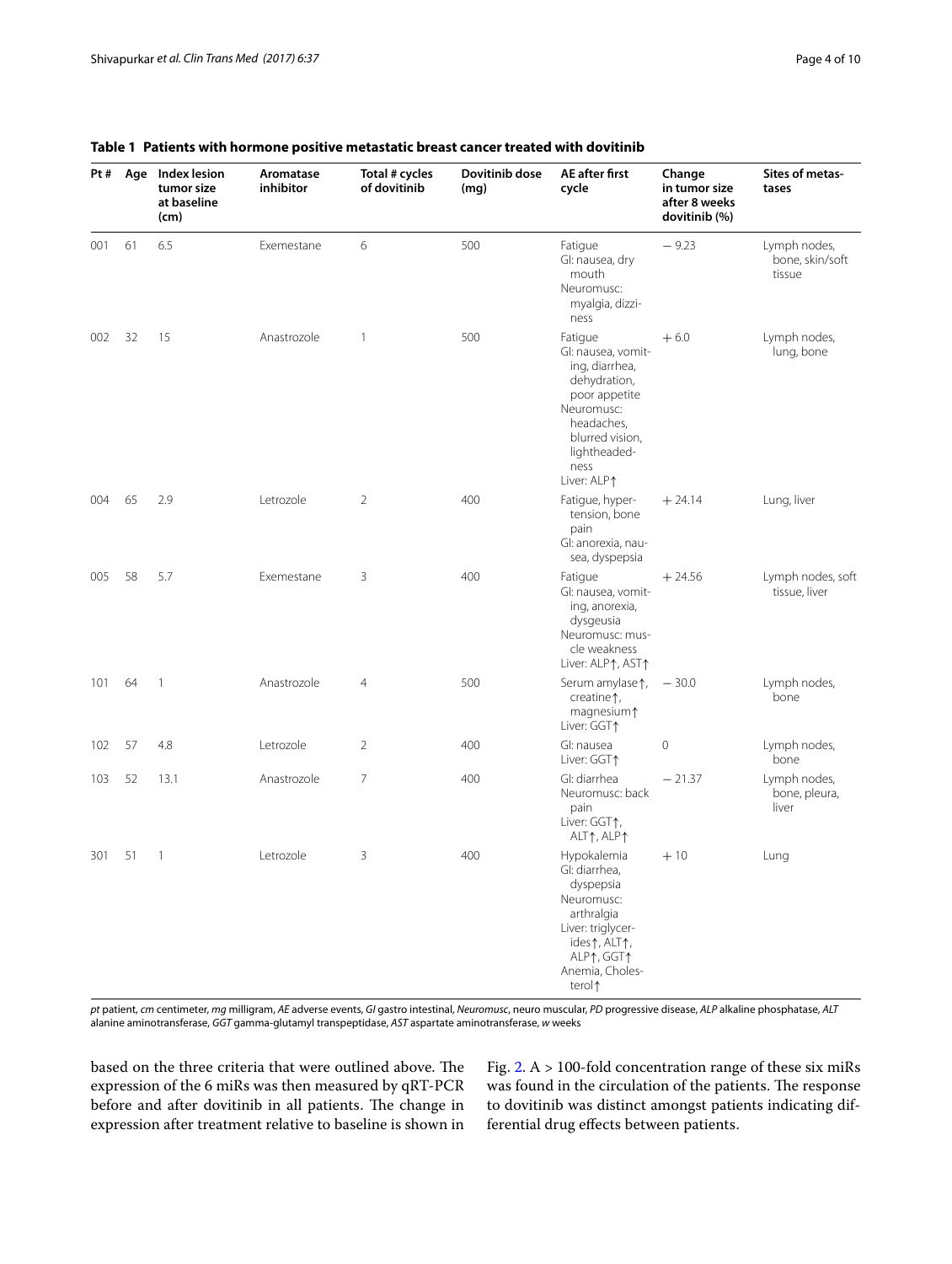

# <span id="page-4-0"></span>**Plasma miR levels as indicators of response to dovitinib treatment**

To evaluate whether the circulating miRs could indicate patient's responses based on the change in expression after dovitinib, we used PCA and clustering analysis. The PCA in Fig. [3](#page-6-0)a indicates the pattern changes per patient changes based on the miR levels before and after the initial dovitinib treatment  $(4-8$  weeks). The closed circles in the PCA (Fig. [3](#page-6-0)a) indicate the expression signature of six miRs at baseline per patient. We found three categories

of patients based on the change in miR levels after the initial dovitinib treatment as indicated by the direction of the arrows pointing from baseline to post treatment. A cluster analysis of miR patterns (Fig. [3](#page-6-0)b) separated the patients into two major groups with one group split further into two subgroups ( $p < 0.05$ ). PCA and cluster analyses of miR expression patterns were carried out by investigators that were blinded to the disease outcome. After completion of these analyses, the patient treatment responses were matched to the miR response data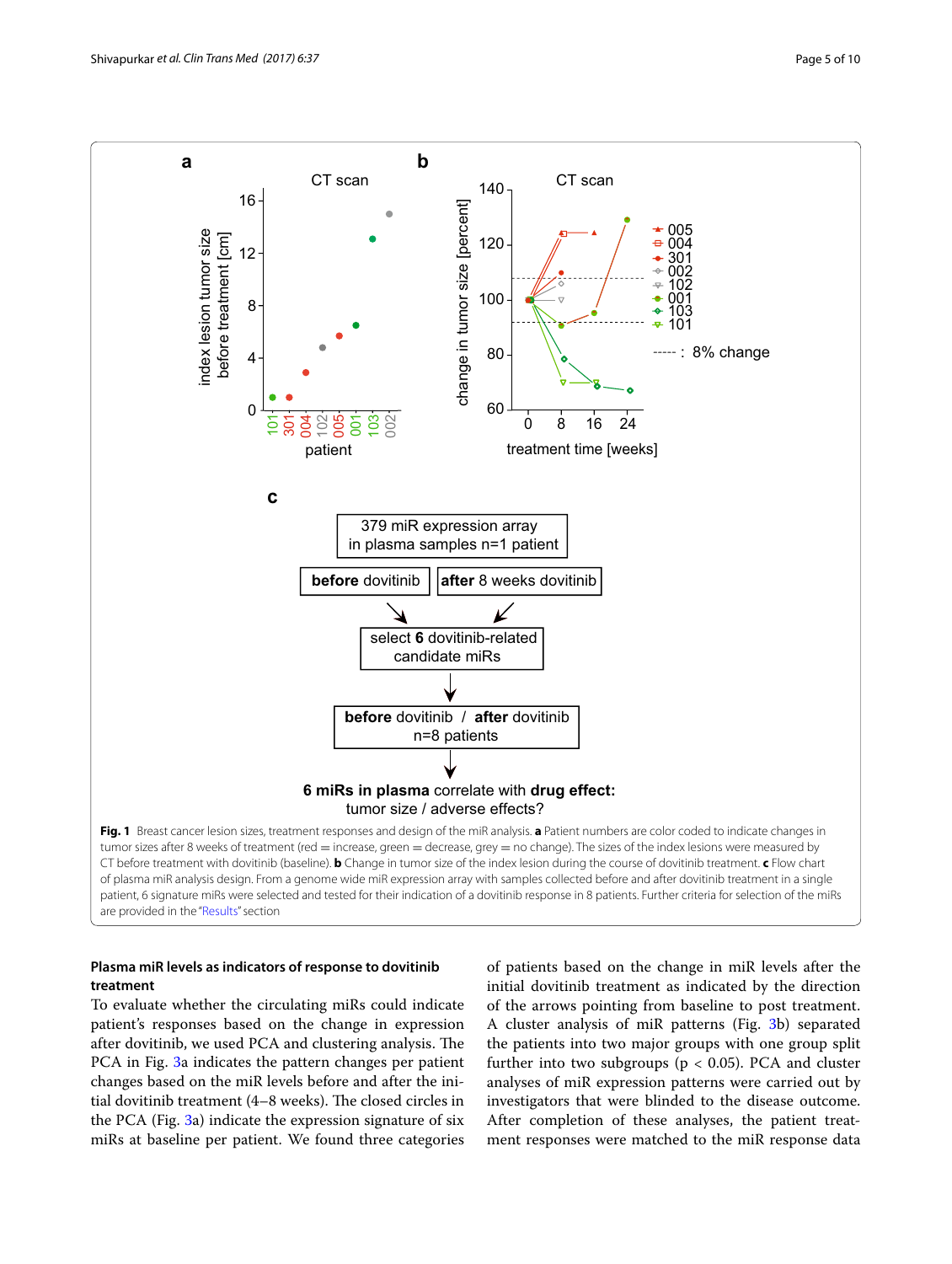

<span id="page-5-0"></span>and are shown with a color code indicative of treatment responses (see Fig. [1](#page-4-0)b). The three patients with tumors that were resistant to dovitinib treatment showed distinct changes of plasma miR expression in the PCA and in the cluster analysis relative to patients with stable disease or tumor regression in the frst 8 weeks. Interestingly, the baseline miR signatures did not separate responding from non-responding patients (closed circles in Fig. [3a](#page-6-0)). Moreover, no relationship was found between the adverse efects of dovitinib listed in Table [1](#page-3-0) and the changes in miR patterns after dovitinib.

A comparison of the changes in miR expression after initial treatment in patients with tumor progression  $(n = 3)$  versus patients with stable disease or tumor regression ( $n = 5$ ) shows that 5 out of 6 miRs were differentially expressed. In patients with treatment-resistant tumors relative to patients with stable disease or sensitive tumors miR-125b-5p, -126-3p, -375, 424-5p, and -100-5p were signifcantly down-regulated after the initial dovitinib treatment (Fig.  $3c$ ). This suggests that miR patterns after initial treatment can serve as response indicators. This could then support a decision to continue or terminate a planned treatment. For example, patient 001 showed a 9.23% reduction in tumor size after 2 cycles of dovitinib. However, acquired resistance became evi-dent on the CT measurements at 24 weeks (Fig. [1b](#page-4-0)). The lack of a response based on CT measurements is obvious at 24 weeks but was already evident based on the circulating miR patterns at 16 weeks, as seen in the PCA (Fig. [3d](#page-6-0)). Additionally, patient 103 had a long-term antitumor response to dovitinib (Fig. [1b](#page-4-0)). However, when this anti-tumor response began to diminish at 24 weeks, the circulating miR pattern was already similar to that of the resistant group of patients (Fig.  $3d$ ). Thus, the change in expression levels of six miRs selected here may serve as biomarkers of anti-tumor responses during treatment with a TKI in patients with metastatic breast cancer.

# **Discussion**

Here we report that distinctly altered patterns of circulating miR expression are observed in patients after treatment with dovitinib. Plasma miRs have a major potential as cancer biomarkers [\[32–](#page-8-22)[34\]](#page-8-23). MiRs are deregulated as a result of the uncontrolled cell proliferation, stromal remodeling and immune regulation that defne cancer and are stably exported into the circulation. Distinct alteration in circulating miRs refects dysregulation of cell growth and stroma recruitment and the impact of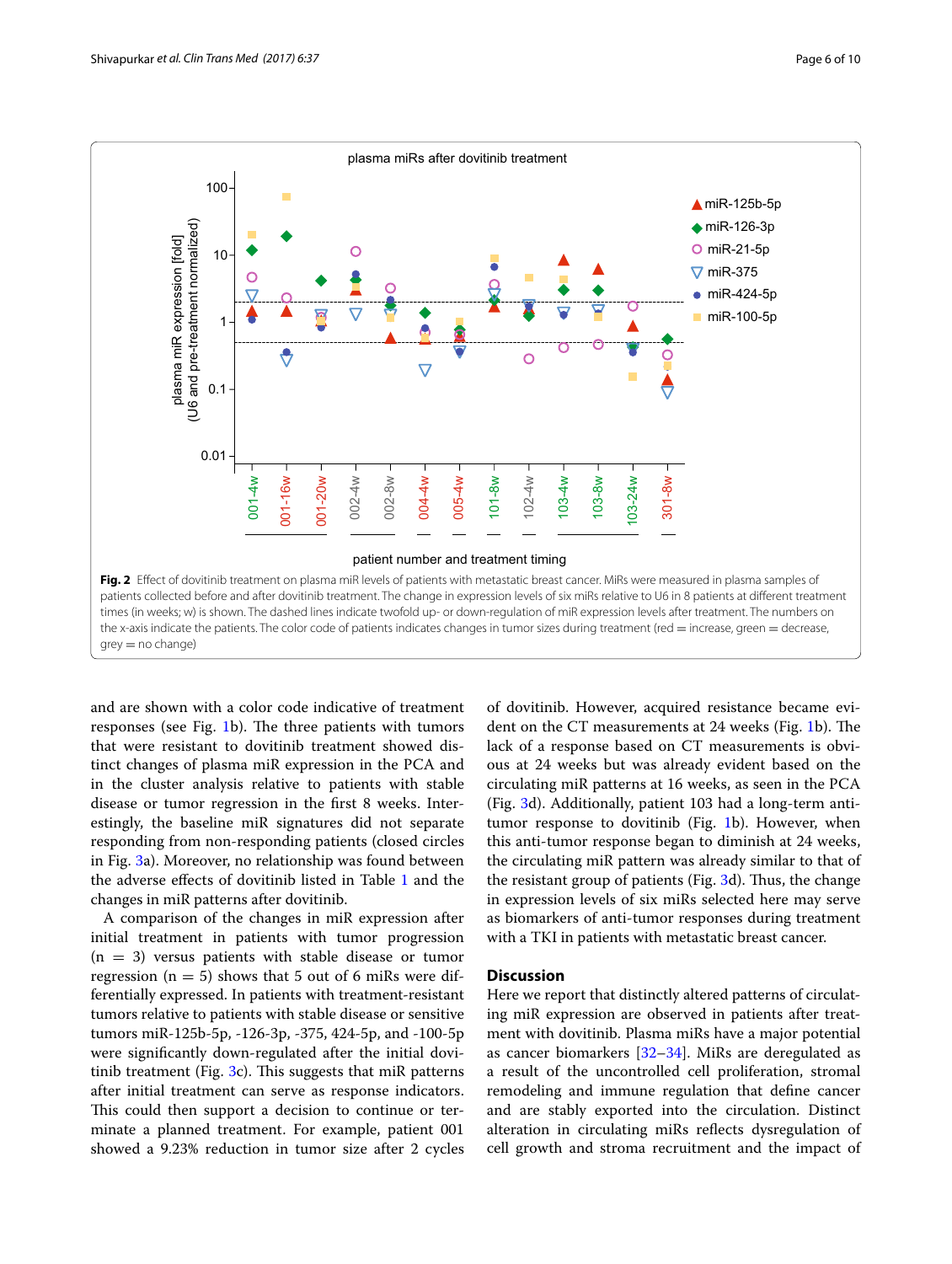

<span id="page-6-0"></span>therapy. Generally speaking, the six miRs selected as potentially informative miRs for a dovitinib efect will refect the efects of the drug on the host as well as on the tumor and serial blood sampling relative to treatments may capture the dynamics of these events.

The function of the five miRs that show a significant change in dovitinib-responsive tumors (Fig. [3c](#page-6-0)) and a possible relation with drug efficacy is discussed next. Recent work indicates that elevated miR-125b expression predicts poor prognosis in breast cancer and is a candidate therapeutic target in AI-resistant breast cancers [\[35](#page-8-24)]. Interestingly, miR-125b expression is transiently induced in endothelial cells upon stimulation with VEGF or by ischemia [[36\]](#page-8-25). Also, miR-125b inhibits translation of vascular endothelial (VE)-cadherin mRNA, in vitro tube formation by endothelial cells, and induced nonfunctional blood vessel formation in vivo resulting in inhibition of xenograft tumor growth  $[36]$  $[36]$  $[36]$ . This matches with an antiangiogenic efect of dovitinib treatment expected from an inhibitor that targets FGF and VEGF pathways.

MiR-126 is considered the prototype of an endothelial-specifc miRNA. VEGF-A is a target for miR-126 and studies suggested that miR-126 could suppress tumor growth and tumor angiogenesis through VEGF-A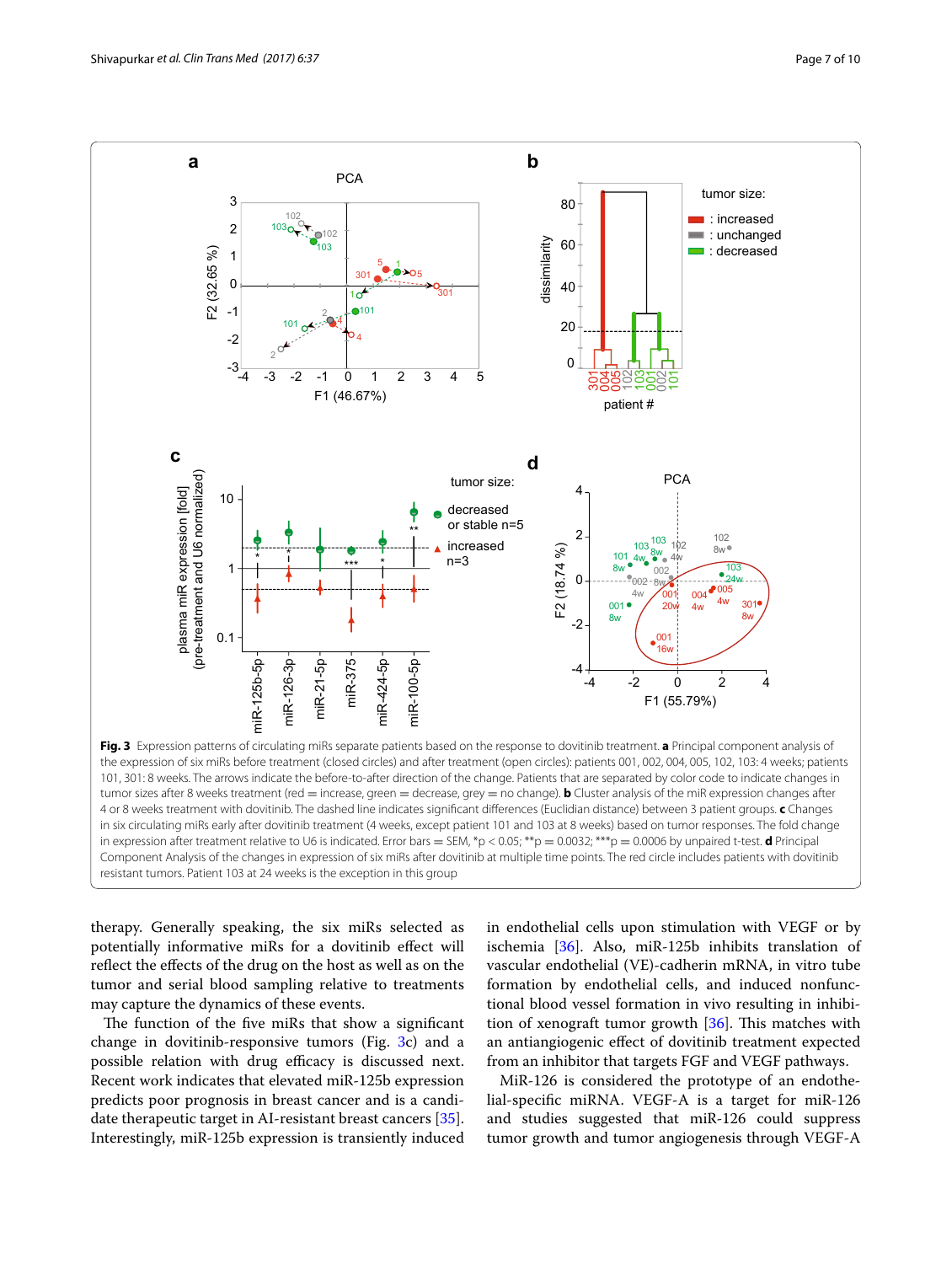signaling [\[37](#page-9-0), [38](#page-9-1)]. Others described miR-126 as an independent suppressor of the sequential recruitment of mesenchymal stem cells and infammatory monocytes into breast cancer stroma to inhibit lung metastasis [\[39](#page-9-2)]. This study also demonstrated a correlation between miR-126 downregulation and poor metastasis-free survival of breast cancer patients  $[39]$  $[39]$ . The expression of miR-126 has been shown to be downregulated in breast metastases [\[40](#page-9-3)], as well as diferent cancers acting as a tumor suppressor by inhibiting tumor growth  $[41, 42]$  $[41, 42]$  $[41, 42]$  $[41, 42]$  $[41, 42]$ . The treatment related upregulation in patients with dovitinibresponsive tumors fts with this role of miR-126.

Circulating miR-375 is negatively correlated with disease relapse and resistance to neoadjuvant chemotherapy in stage II–III breast cancer patients [[43\]](#page-9-6). Wu et al. also identifed miR-375 as the most signifcantly diferent miRNA, whose prevalence in the circulation appeared to reflect better clinical outcome of breast cancer [[43](#page-9-6)]. miR-424 was reported to directly control the expression of FGFR1 and MAP2K1 in the human trophoblast through a discrete  $3'UTR$  site  $[44]$  $[44]$ . Thus, the increase observed in patients with dovitinib-responsive tumors suggests a relationship between the altered circulating miR-424 levels and the efficacy of dovitinib towards one of its known targets, the FGF receptor pathway.

MiR-100 was the most diferentially upregulated miR in patients with dovitinib-responsive tumors (Fig. [3](#page-6-0)c). It has been shown that miR-100 inhibits the maintenance and expansion of breast cancer stem cells in basal-like cancer and plays a role in cancer free-survival, as confrmed by a cohort analysis of patient tumors implicating low expression of miR-100 as a negative prognostic factor [[45\]](#page-9-8). Thus, the upregulation in patients with treatment responsive tumors matches with the role ascribed to this miR.

Given the complex interplay of cancer and stroma that includes distinct drivers in diferent cancers as well as genetic and environmental diferences in the patient, analysis of patterns of miRs can provide a more reliable read-out than individual miRs and will compensate for this heterogeneity. Also, rather than evaluating absolute levels of single miRs in patients with diferent genetic backgrounds, co-morbidities and lifestyle, our study suggests that it is more informative to evaluate changes in the expression patterns of a set of miRs due to therapy and during the course of the disease. Here, we assessed miR expression pattern changes in response to therapy, and evaluated whether this difers amongst patients with diferent courses of their disease.

As a caveat, the small size of the current study limits the potential for general conclusions. However, we have attempted to follow the guidelines of McShane et al. [[46](#page-9-9)] and were surprised by the robustness of the relationship

between the change in tumor size and circulating miR pattern changes. Rather than trying to fnd a correlation between miR pattern changes and cancer lesion treatment responses we opted to use the miR pattern changes to assign patients to diferent response groups in an analysis of miRs that was blinded to the patient outcome. This blinded assignment of patients to distinct response groups also strengthens the conclusions one can draw from the fndings.

In conclusion, altered patterns of serially analyzed circulating miR expression patterns can indicate the impact of treatment on the whole organism as well as cancer lesion. Changes in the pattern changes after treatment will be informative on the potential long-term beneft of the therapy and thus can provide an early decision point for continuation of a given treatment  $[15]$  $[15]$ . The current study suggests that the use of circulating miRs for treatment monitoring could be useful in treatment decisions though a prospective trial will be necessary to unanimously confrm the utility of the approach described here.

# **Additional fle**

<span id="page-7-0"></span>**[Additional fle 1: Table S1.](http://dx.doi.org/10.1186/s40169-017-0169-y)** Genome wide miR expression screen before and after dovitinib treatment. An RT-qPCR assay was performed on a paired set of one patient's (#101) plasma samples. Abundant miRs with cycle numbers (Ct) below 32 are listed.

## **Abbreviations**

miR: microRNA; RTK: receptor tyrosine kinase; TKI258 or CHIR-258: dovitinib; VEGFR: vascular endothelial growth factor receptor; KIT: KIT proto-oncogene receptor tyrosine kinase; FGFR: fbroblast growth factor receptor; PDGFRβ: platelet derived growth factor receptor beta;  $IC_{50}$ : half maximal inhibitory concentration; TKI: tyrosine kinase inhibitor; mTOR: mechanistic target of rapamycin; AI: aromatase inhibitor; qRT-PCR: quantitative reverse transcription polymerase chain reaction; DLT: dose-limiting-toxicities; HER2: human epidermal growth factor receptor 2; CT: computerized tomography; PCA: principal component analysis.

#### **Authors' contributions**

EEV, NS and AW wrote the manuscript. EEV, NS and AW analyzed the data. NS measured the microRNAs. EC and CI compiled and analyzed the clinical data. All authors edited and commented on the manuscript. All authors read and approved the fnal manuscript.

### **Acknowledgements**

The Lombardi Comprehensive Cancer Center Clinical Trials Core supported data and sample collection. We are grateful to the patients who participated in this trial. We would like to thank Aamir Javaid and Sarah Martinez Roth from Georgetown University for critical reading of the paper.

#### **Competing interests**

The authors are employees of Georgetown University. The authors generated and analyzed the data and wrote the manuscript independent of infuence by the funding agencies. The authors declare that they have no competing interests.

#### **Ethics approval and consent to participate**

All patients gave written consent for the clinical trial protocol. The protocol was approved by the IRB at Medstar Georgetown University Hospital (IRB #2010-535). The registration at clinicaltrials.gov is under NCT01484041.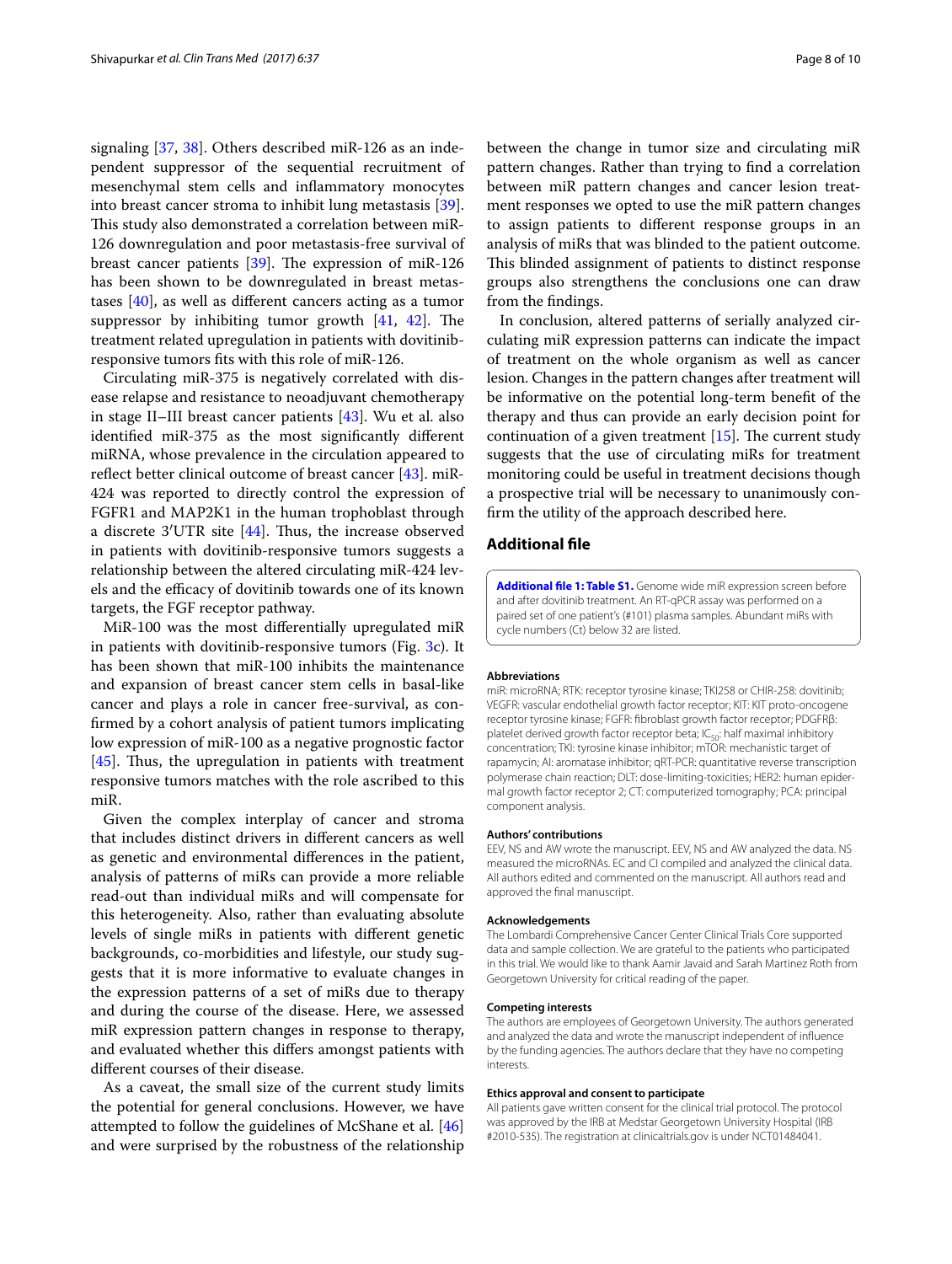## **Funding**

The studies were supported in part by grants from the NIH/NCI (CA71508 (A.W.); CA51008 (A.W. and C.I.)), by institutional funds of the Cancer Center and by Novartis (for the microRNA measurements and the clinical trial).

# **Publisher's Note**

Springer Nature remains neutral with regard to jurisdictional claims in published maps and institutional afliations.

Received: 12 April 2017 Accepted: 25 September 2017 Published online: 04 October 2017

### **References**

- <span id="page-8-0"></span>1. Krause DS, Van Etten RA (2005) Tyrosine kinases as targets for cancer therapy. N Engl J Med 353(2):172–187
- 2. Hojjat-Farsangi M (2014) Small-molecule inhibitors of the receptor tyrosine kinases: promising tools for targeted cancer therapies. Int J Mol Sci 15(8):13768–13801
- <span id="page-8-1"></span>3. Weinstein IB, Joe AK (2006) Mechanisms of disease: oncogene addiction—a rationale for molecular targeting in cancer therapy. Nat Clin Pract Oncol 3(8):448–457
- <span id="page-8-2"></span>4. Turner N, Grose R (2010) Fibroblast growth factor signalling: from development to cancer. Nat Rev Cancer 10(2):116–129
- 5. Park CK, Jung WH, Koo JS (2016) Expression of cancer-associated fbroblast-related proteins difers between invasive lobular carcinoma and invasive ductal carcinoma. Breast Cancer Res Treat 159(1):55–69
- 6. Katoh M (2016) FGFR inhibitors: efects on cancer cells, tumor microenvironment and whole-body homeostasis (Review). Int J Mol Med 38(1):3–15
- 7. Holdman XB, Welte T, Rajapakshe K, Pond A, Coarfa C, Mo Q et al (2015) Upregulation of EGFR signaling is correlated with tumor stroma remodeling and tumor recurrence in FGFR1-driven breast cancer. Breast Cancer Res 17:141
- <span id="page-8-3"></span>8. Brown W, Tan L, Smith A, Gray NS, Wendt M (2016) Covalent targeting of fbroblast growth factor receptor inhibits metastatic breast cancer. Mol Cancer Ther. 15:2096–2106
- <span id="page-8-4"></span>9. Lee SH, Lopes de Menezes D, Vora J, Harris A, Ye H, Nordahl L et al (2005) In vivo target modulation and biological activity of CHIR-258, a multitargeted growth factor receptor kinase inhibitor, in colon cancer models. Clin Cancer Res 11(10):3633–3641
- <span id="page-8-5"></span>10. Wan X (2014) Prostate cancer cell–stromal cell crosstalk via FGFR1 mediates antitumor activity of dovitinib in bone metastases. Sci Transl Med  $6:1 - 14$
- <span id="page-8-6"></span>11. Angevin E, Lopez-Martin JA, Lin C-C, Gschwend JE, Harzstark A, Castellano D et al (2013) Phase I study of dovitinib (TKI258), an oral FGFR, VEGFR, and PDGFR inhibitor, in advanced or metastatic renal cell carcinoma. Clin Cancer Res 19(5):1257–1268
- <span id="page-8-7"></span>12. Escudier B, Grunwald V, Ravaud A, Ou YC, Castellano D, Lin CC et al (2014) Phase II results of dovitinib (TKI258) in patients with metastatic renal cell cancer. Clin Cancer Res 20(11):3012–3022
- <span id="page-8-8"></span>13. Kim KB, Chesney J, Robinson D, Gardner H, Shi MM, Kirkwood JM (2011) Phase I/II and pharmacodynamic study of dovitinib (TKI258), an inhibitor of fbroblast growth factor receptors and VEGF receptors, in patients with advanced melanoma. Clin Cancer Res 17(23):7451–7461
- <span id="page-8-9"></span>14. André F, Bachelot T, Campone M, Dalenc F, Perez-Garcia JM, Hurvitz SA et al (2013) Targeting FGFR with dovitinib (TKI258): preclinical and clinical data in breast cancer. Clin Cancer Res 19(13):3693–3702
- <span id="page-8-10"></span>15. Rapisuwon S, Vietsch EE, Wellstein A (2016) Circulating biomarkers to monitor cancer progression and treatment. Comput Struct Biotechol J 14:211–222
- <span id="page-8-11"></span>16. Kosaka N, Iguchi H, Yoshioka Y, Takeshita F, Matsuki Y, Ochiya T (2010) Secretory mechanisms and intercellular transfer of microRNAs in living cells. J Biol Chem 285(23):17442–17452
- <span id="page-8-12"></span>17. Cortez MA, Bueso-Ramos C, Ferdin J, Lopez-Berestein G, Sood AK, Calin GA (2011) MicroRNAs in body fuids—the mix of hormones and biomarkers. Nat Rev Clin Oncol 8(8):467–477
- <span id="page-8-13"></span>18. Kleivi Sahlberg K, Bottai G, Naume B, Burwinkel B, Calin GA, Borresen-Dale AL et al (2015) A serum microRNA signature predicts tumor relapse and survival in triple-negative breast cancer patients. Clin Cancer Res 21(5):1207–1214
- 19. Stuckrath I, Rack B, Janni W, Jager B, Pantel K, Schwarzenbach H (2015) Aberrant plasma levels of circulating miR-16, miR-107, miR-130a and miR-146a are associated with lymph node metastasis and receptor status of breast cancer patients. Oncotarget 6(15):13387–13401
- 20. Eichelser C, Flesch-Janys D, Chang-Claude J, Pantel K, Schwarzenbach H (2013) Deregulated serum concentrations of circulating cell-free micro-RNAs miR-17, miR-34a, miR-155, and miR-373 in human breast cancer development and progression. Clin Chem 59(10):1489–1496
- 21. Madhavan D, Zucknick M, Wallwiener M, Cuk K, Modugno C, Scharpf M et al (2012) Circulating miRNAs as surrogate markers for circulating tumor cells and prognostic markers in metastatic breast cancer. Clin Cancer Res 18(21):5972–5982
- <span id="page-8-14"></span>22. Shivapurkar N, Weiner LM, Marshall JL, Madhavan S, Deslattes Mays A, Juhl H et al (2014) Recurrence of early stage colon cancer predicted by expression pattern of circulating microRNAs. PLoS ONE 9(1):e84686
- <span id="page-8-15"></span>23. Kodahl AR, Zeuthen P, Binder H, Knoop AS, Ditzel HJ (2014) Alterations in circulating miRNA levels following early-stage estrogen receptorpositive breast cancer resection in post-menopausal women. PLoS ONE 9(7):e101950
- <span id="page-8-16"></span>24. Muller V, Gade S, Steinbach B, Loibl S, von Minckwitz G, Untch M et al (2014) Changes in serum levels of miR-21, miR-210, and miR-373 in HER2-positive breast cancer patients undergoing neoadjuvant therapy: a translational research project within the Geparquinto trial. Breast Cancer Res Treat 147(1):61–68
- 25. Li Q, Liu M, Ma F, Luo Y, Cai R, Wang L et al (2014) Circulating miR-19a and miR-205 in serum may predict the sensitivity of luminal A subtype of breast cancer patients to neoadjuvant chemotherapy with epirubicin plus paclitaxel. PLoS ONE 9(8):e104870
- 26. Bovy N, Blomme B, Freres P, Dederen S, Nivelles O, Lion M et al (2015) Endothelial exosomes contribute to the antitumor response during breast cancer neoadjuvant chemotherapy via microRNA transfer. Oncotarget 6(12):10253–10266
- <span id="page-8-17"></span>27. Wang H, Tan G, Dong L, Cheng L, Li K, Wang Z et al (2012) Circulating MiR-125b as a marker predicting chemoresistance in breast cancer. PLoS ONE 7(4):e34210
- <span id="page-8-18"></span>28. Jung EJ, Santarpia L, Kim J, Esteva FJ, Moretti E, Buzdar AU et al (2012) Plasma microRNA 210 levels correlate with sensitivity to trastuzumab and tumor presence in breast cancer patients. Cancer 118(10):2603–2614
- <span id="page-8-19"></span>29. LaConti JJ, Shivapurkar N, Preet A, Deslattes Mays A, Peran I, Kim SE et al (2011) Tissue and serum microRNAs in the Kras transgenic animal model and in patients with pancreatic cancer. PLoS ONE 6(6):e20687
- <span id="page-8-20"></span>30. Zheng G, Wang H, Zhang X, Yang Y, Wang L, Du L et al (2013) Identifcation and validation of reference genes for qPCR detection of serum microRNAs in colorectal adenocarcinoma patients. PLoS ONE 8(12):e83025
- <span id="page-8-21"></span>31. Rice J, Roberts H, Rai SN, Galandiuk S (2015) Housekeeping genes for studies of plasma microRNA: a need for more precise standardization. Surgery 158(5):1345–1351
- <span id="page-8-22"></span>32. Schwarzenbach H, Nishida N, Calin GA, Pantel K (2014) Clinical relevance of circulating cell-free microRNAs in cancer. Nat Rev Clin Oncol. 11(3):145–156
- 33. Huo D, Clayton WM, Yoshimatsu TF, Chen J, Olopade OI (2016) Identifcation of a circulating MicroRNA signature to distinguish recurrence in breast cancer patients. Oncotarget 7(34):55231–55248
- <span id="page-8-23"></span>34. Casey MC, Sweeney KJ, Brown JA, Kerin MJ (2016) Exploring circulating micro-RNA in the neoadjuvant treatment of breast cancer. Int J Cancer 139(1):12–22
- <span id="page-8-24"></span>35. Vilquin P, Donini CF, Villedieu M, Grisard E, Corbo L, Bachelot T et al (2015) MicroRNA-125b upregulation confers aromatase inhibitor resistance and is a novel marker of poor prognosis in breast cancer. Breast Cancer Res 17:13
- <span id="page-8-25"></span>36. Muramatsu F, Kidoya H, Naito H, Sakimoto S, Takakura N (2013) microRNA-125b inhibits tube formation of blood vessels through translational suppression of VE-cadherin. Oncogene 32(4):414–421